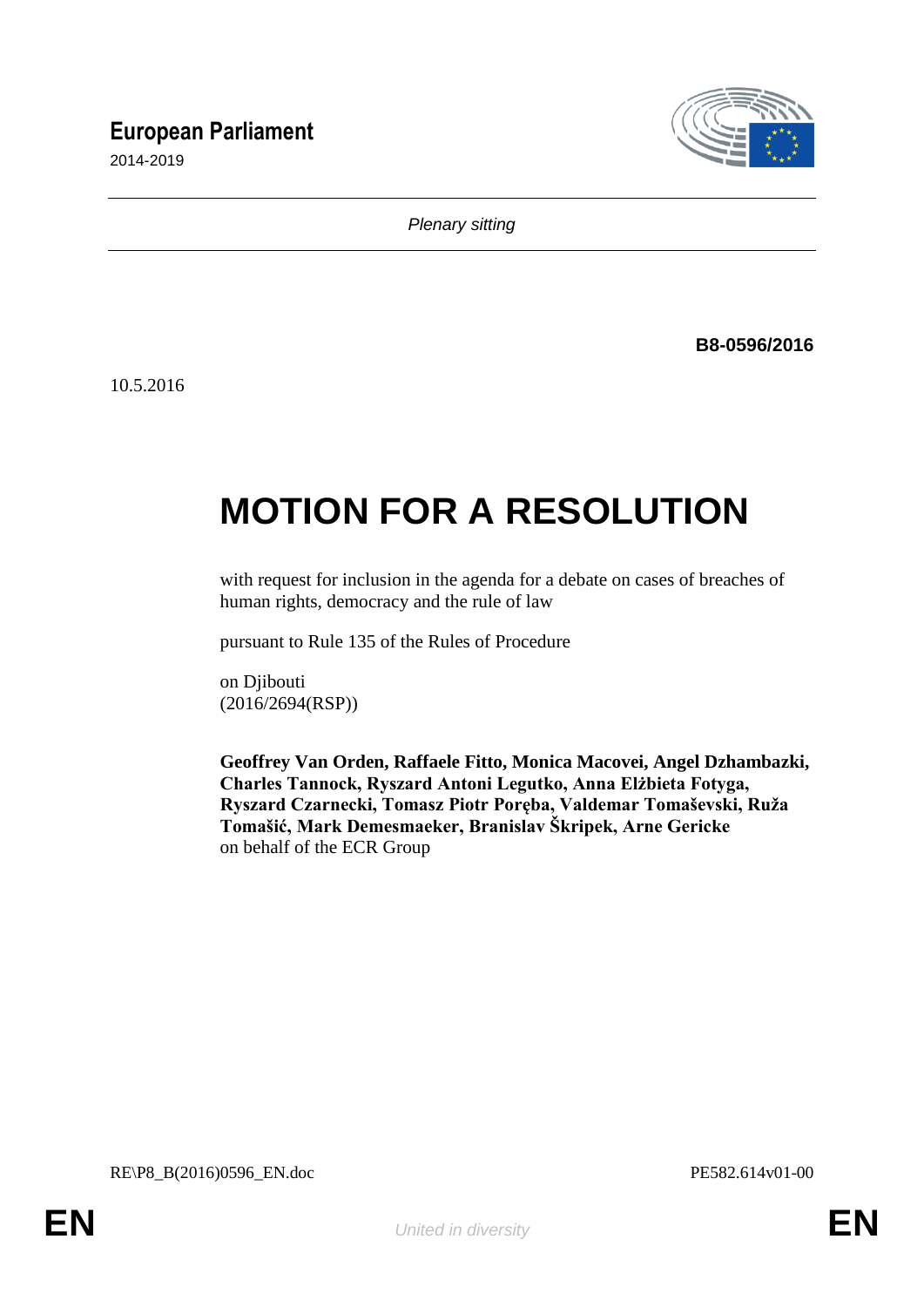### **B8-0596/2016**

## **European Parliament resolution on Djibouti (2016/2694(RSP))**

## *The European Parliament*,

- Having regard to the presidential elections in Djibouti of 8th April 2016,
- Having regard to the previous resolution of the European Parliament of 3rd July 2013,
- Having regard to the African Charter of Human and Peoples' Rights, which Djibouti has ratified,
- Having regard to the Universal Declaration of Human rights of 1948,
- Having regard to the IGAD Election Observation Mission Preliminary Statement of 9th April 2016,
- Having regard to the EEAS statement following the election of 8th April,
- Having regards to Rule 135 of its Rules of Procedure.
- A. Whereas by virtue of its position at the tip of the horn of Africa and the entrance to the Red Sea, Djibouti and its strategic infrastructure (ports and free zones) is important for the whole region and is host to military bases of the United States, France, Japan and China with over 6000 personnel;
- B. Whereas Djibouti is signatory of the International Covenant on Civil and Political Rights, 1976, as well as Convention against Torture and Other Cruel, Inhuman or Degrading Treatment or Punishment,1987;
- C. Whereas throughout the Union for Presidential Majority's (UMP) rule opposition parties and activists have continually been repressed and many party activists and journalists have been subjected to legal proceedings including a BBC reporter during the 2016 presidential election campaign;
- D. Whereas on 21st December 2015 in Bouljougo government forces surrounded an Issa commemorative ceremony and opened fire killing 37 people and wounding 150;
- E. Whereas, on 21st December 2015 during a police raid Ahmed Houmed, president of the opposition party USN (Union pour le Salut National), Secretary General Said Robleh and Hamoud Suldan were shot and injured and medical treatment in the French military Hospital was interfered with by the authorities;
- F. Whereas in an election on 8th April 2016 Ismail Omar Guellah won a fourth 5 year term as president of Djibouti with 87% of the vote, the election being contested by 6 candidates;